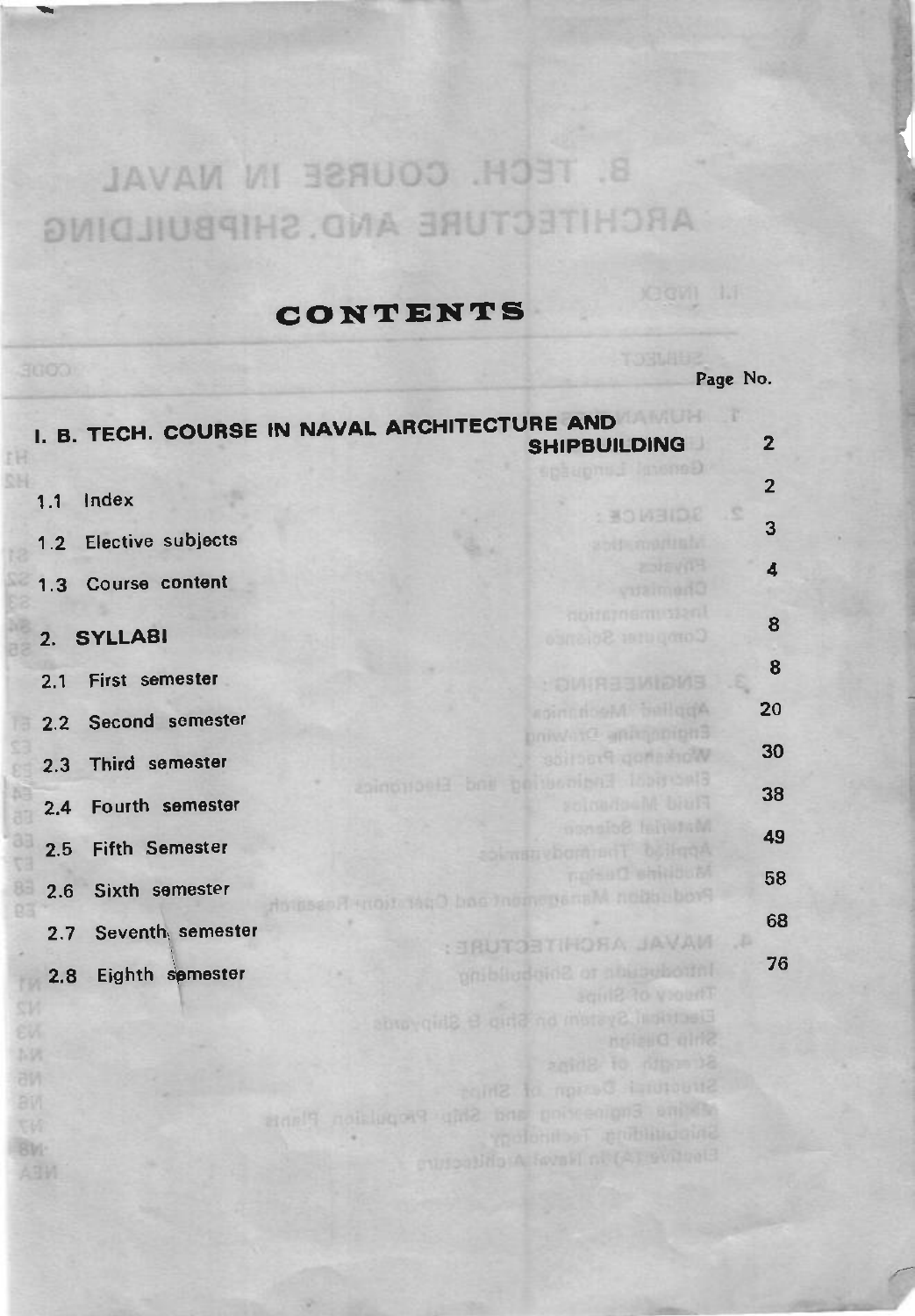# B. TECH. COURSE IN NAVAL ARCHITECTURE AND SHIPBUILDING

CONTER

#### t.l tNDEx

£)

|    | <b>SUBJECT</b>                                                                                                                                                                                                                                                                                                           |                                                                                                    | <b>CODE</b>                                                                                                                            |
|----|--------------------------------------------------------------------------------------------------------------------------------------------------------------------------------------------------------------------------------------------------------------------------------------------------------------------------|----------------------------------------------------------------------------------------------------|----------------------------------------------------------------------------------------------------------------------------------------|
| 1. | <b>Liberal Studies</b><br>General Language                                                                                                                                                                                                                                                                               | 388000                                                                                             | H <sub>1</sub><br>H <sub>2</sub>                                                                                                       |
| 2. | <b>SCIENCE:</b><br><b>Mathematics</b><br><b>Physics</b><br>Chemistry<br>Instrumentation<br><b>Computer Science</b>                                                                                                                                                                                                       | <b>IRABI</b>                                                                                       | S <sub>1</sub><br>S <sub>2</sub><br>S <sub>3</sub><br><b>S4</b><br>S <sub>5</sub>                                                      |
| 3. | <b>ENGINEERING:</b><br><b>Applied Mechanics</b><br><b>Engineering Drawing</b><br><b>Workshop Practice</b><br><b>Elecrtical Engineering and Electronics</b><br><b>Fluid Mechanics</b><br><b>Material Science</b><br>Applied Thermodynamics<br><b>Machine Design</b><br>Production Management and Operation Research       | <b>PERSON</b><br><b>STEERTOOR</b><br>atzomer Zaud<br><b>SAFTU O</b><br>消花的酒食<br><b>MELPHOTOSTA</b> | E1<br>E2<br>E <sub>3</sub><br><b>E4</b><br>E <sub>5</sub><br>E <sub>6</sub><br>E7<br>E8<br>E <sub>9</sub>                              |
| 4. | <b>NAVAL ARCHITECTURE:</b><br>Introduction to Shipbuilding<br><b>Theory of Ships</b><br>Electrical System on Ship & Shipyards<br><b>Ship Design</b><br>Strength of Ships<br>Structural Design of Ships<br>Marine Engineering and Ship Propulsion Plants<br>Shipbuilding Technology<br>Elective (A) in Naval Architecture |                                                                                                    | N <sub>1</sub><br>N <sub>2</sub><br>N <sub>3</sub><br>N <sub>4</sub><br><b>N5</b><br><b>N6</b><br><b>N7</b><br><b>N8</b><br><b>NEA</b> |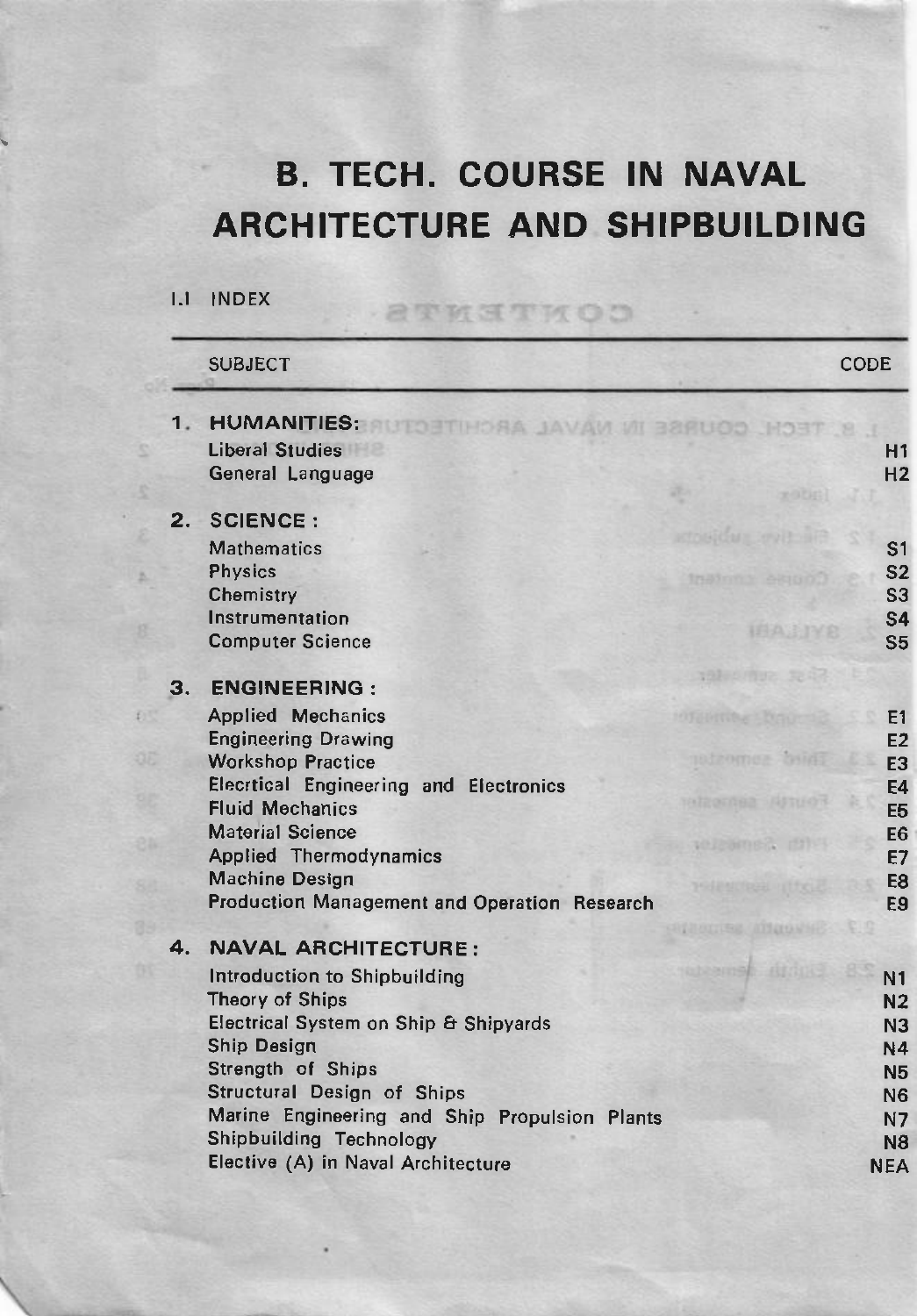## 1. 2 ELECTIVE SUBJECTS

 $1.$ 

- Elective A:
- Computer Aided Ship Design
- Shipbuilding Materials, Corrosion  $2.$ prevention and protection
- **Experimental Stress Analysis**  $3.$
- Design of Fishing vessels  $4.$
- **Welding Techniques** 5.
- Cargo Handling 6.
- 7. Inland Transportation

#### Elective B:

88

and

CD .

- **Advanced Computer Techniques** 1.
- Computer, Applications in Shipbuilding Technology  $2.$
- **Experimental Techniques on Ships & Models**  $3.$
- Design of Fishing system  $4.$
- 5. **Finite Element Method**
- Offshore Structure Design 6.
- 7. **Refrigeration & Airconditioning of Ships**

 $\sim$ 

TWETLING RONDOWS 0.1

pub shri ard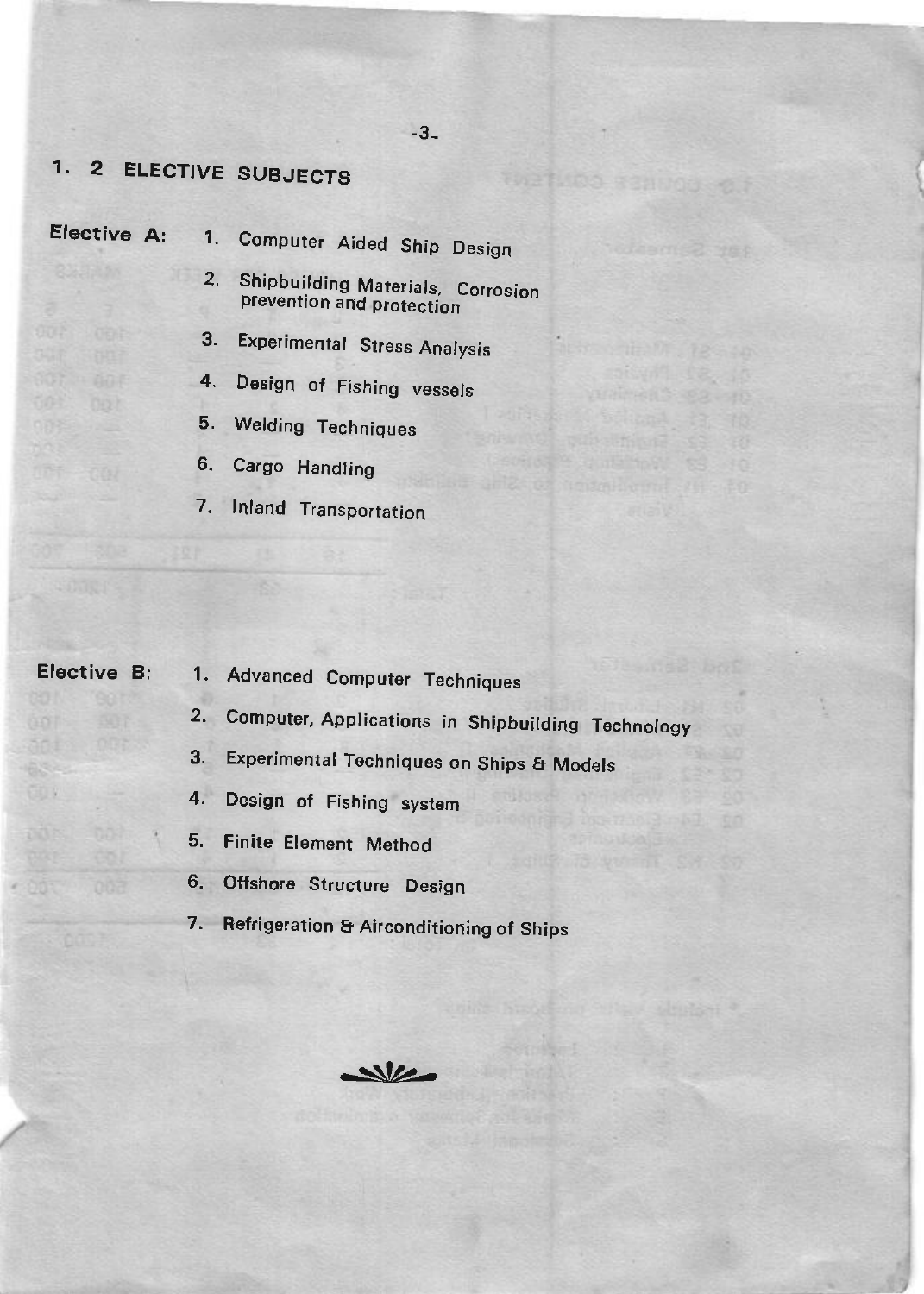## 1.3 COURSE CONTENT

1st Semester

|                       |                                     |                                   | <b>MARKS</b>                         |                                                    |
|-----------------------|-------------------------------------|-----------------------------------|--------------------------------------|----------------------------------------------------|
| 3<br>3<br>3<br>4<br>3 | 2<br>$\mathcal{P}$<br>$\frac{1}{2}$ | P<br>5<br>4<br>$\frac{1}{2}$<br>2 | E<br>100<br>100<br>100<br>100<br>100 | S<br>100<br>100<br>100<br>100<br>100<br>100<br>100 |
| 16                    | $4\frac{1}{2}$                      | $12\frac{1}{2}$                   | 500                                  | 700                                                |
|                       | building<br>Total:                  | 33                                | <b>HOURS PER WEEK</b>                | 1200                                               |

Total:

| n-J Campotor |  |  |  |
|--------------|--|--|--|

|    |                | 2nd Semester                            |    |                |          |      | 419 |
|----|----------------|-----------------------------------------|----|----------------|----------|------|-----|
| 02 | H <sub>1</sub> | Liberal Studies                         | 2  |                | 0        | 100  | 100 |
| 02 | S <sub>1</sub> | <b>Mathematics</b>                      | 3  | $\overline{2}$ | $\Omega$ | 100  | 100 |
| 02 | E <sub>1</sub> | <b>Applied Mechanics</b><br>-11         | 3  |                |          | 100  | 100 |
| 02 | E2             | <b>Engineering Drawing II</b>           |    |                | 5        |      | 100 |
| 02 | E <sub>3</sub> | Workshop Practice II                    |    |                | 4        |      | 100 |
| 02 | E4             | Electrical Engineering &<br>Electronics |    |                |          | 100  | 100 |
| 02 |                | N2 Theory of Ships                      |    |                | 4        | 100  | 100 |
|    |                |                                         | 12 | 6              | 15       | 500  | 700 |
|    |                | Total:                                  |    | 33             |          | 1200 |     |

### \* include visits on board ships

|    |    | Lectures                              |
|----|----|---------------------------------------|
|    |    | <b>Tutorials/Testpapers</b>           |
| P  | Æ. | Practicals/Laboratory Work            |
| F. |    | <b>Marks for Semester examination</b> |
| S. |    | Sessional Marks                       |

 $-4-$ 

1. 2 ELECTIVE SUBJECTS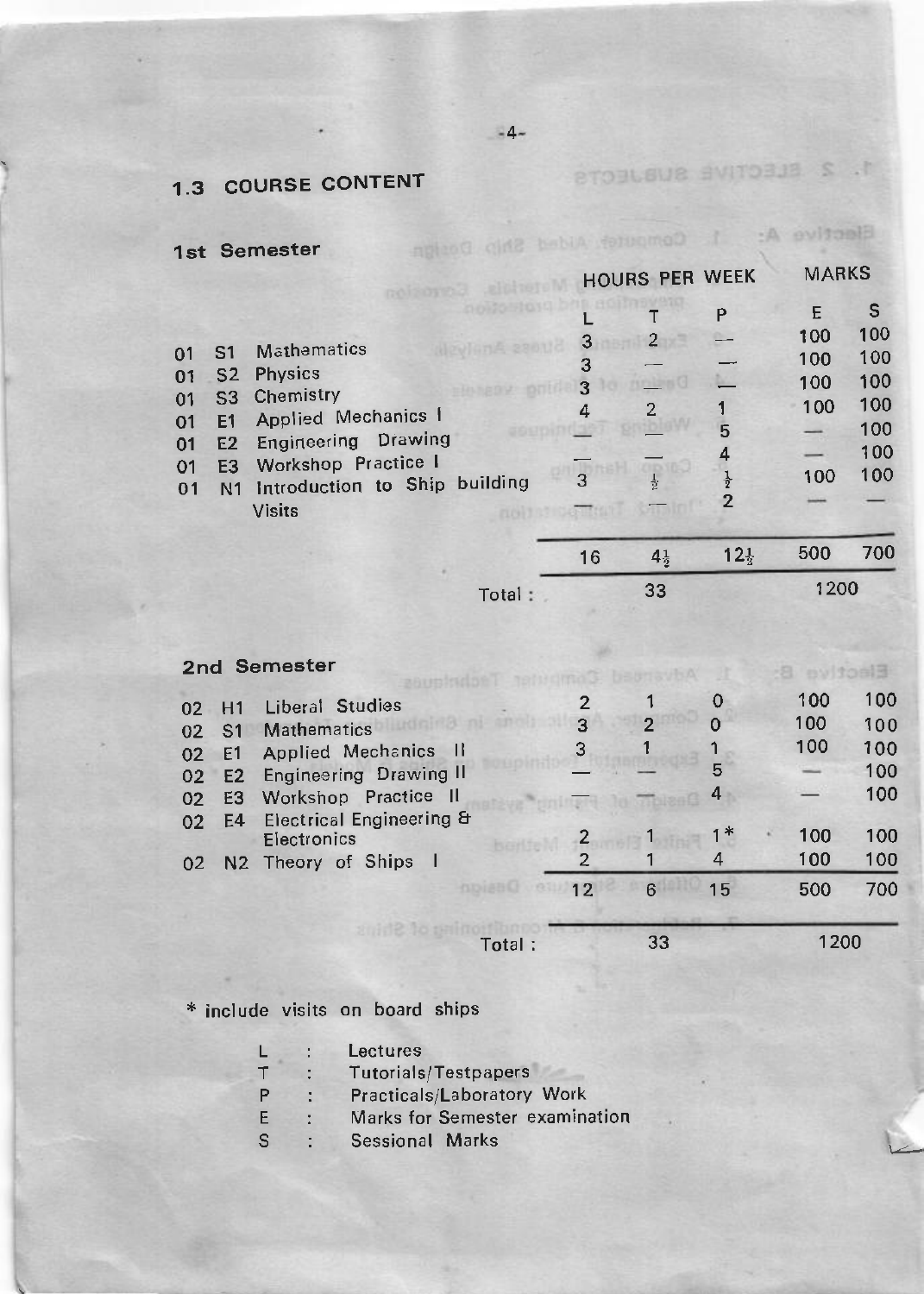| 3rd                                    |                                                                                                           | Semester:                                                                                                                                                                    |                                                                                        |                                                       | <b>HOURS PER WEEK</b>                               | <b>MARKS</b>                                        | :1318                                                   |
|----------------------------------------|-----------------------------------------------------------------------------------------------------------|------------------------------------------------------------------------------------------------------------------------------------------------------------------------------|----------------------------------------------------------------------------------------|-------------------------------------------------------|-----------------------------------------------------|-----------------------------------------------------|---------------------------------------------------------|
| 03<br>03<br>03<br>03<br>03<br>03<br>03 | H1<br>H <sub>2</sub><br><b>S4</b><br>S <sub>1</sub><br>E <sub>1</sub><br>E <sub>5</sub><br>N <sub>2</sub> | <b>Liberal Studies</b><br>German Language<br>Instrumentation<br><b>Mathematics</b><br>Applied Mechanics III<br><b>Fluid Mechanics I</b><br>Theory of Ships II                | L<br>$4*$<br>$\overline{2}$<br>3<br>$\overline{2}$<br>$\overline{2}$<br>$\overline{3}$ | т<br>$\overline{\mathbf{c}}$<br>1<br>$\overline{2}$   | P<br>3<br>$2*$<br>1<br>$\overline{2}$<br>4*         | Ε<br>100<br>100<br>100<br>100<br>100<br>100         | S<br>$\equiv$<br>100<br>100<br>100<br>100<br>100<br>100 |
|                                        |                                                                                                           |                                                                                                                                                                              | 16                                                                                     | 5                                                     | 12                                                  | 600                                                 | 600                                                     |
|                                        |                                                                                                           | Total:<br><b>ODG</b>                                                                                                                                                         |                                                                                        | 33                                                    |                                                     | 1200                                                |                                                         |
|                                        |                                                                                                           | 4th Semester:                                                                                                                                                                |                                                                                        |                                                       |                                                     |                                                     |                                                         |
| 04<br>04<br>04<br>04<br>04<br>04       | H <sub>2</sub><br>S <sub>1</sub><br>E1<br>E <sub>5</sub><br>E <sub>6</sub><br>N <sub>2</sub>              | German Language<br><b>Mathematics</b><br>Applied Mechanics IV<br>Fluid Mechanics II<br>Material Science<br>Theory of Ships<br>Ш<br>Total:                                    | L<br>3<br>$\overline{4}$<br>$\overline{\mathbf{c}}$<br>$\overline{3}$<br>4<br>16       | T<br>$\mathbf{1}$<br>1<br>1<br>1<br>4<br>33           | P<br>$\overline{4}$<br>1<br>$\dot{3}$<br>$4*$<br>13 | E<br>100<br>100<br>100<br>100<br>100<br>500<br>1100 | S.<br>100<br>100<br>100<br>100<br>100<br>100<br>600     |
|                                        |                                                                                                           | *includes tests and assignments                                                                                                                                              |                                                                                        |                                                       |                                                     |                                                     |                                                         |
| 05<br>05<br>05<br>05<br>05             | S <sub>1</sub><br>E7<br>E8<br>N <sub>2</sub><br>N <sub>3</sub>                                            | <b>5th Semester:</b><br><b>Mathematics</b><br>Applied Thermodynamics<br>Machine Design<br>Theory of Ships IV<br>Electrical systems on ships<br>and shipyards<br>Model Making | L<br>3<br>3<br>3<br>4<br>3<br>$\overline{2}$                                           | Т<br>$\overline{2}$<br>$\overline{2}$<br>$\mathbf{1}$ | P<br>$\mathbf{1}$<br>3<br>$4*$<br>$2*$              | E<br>100<br>100<br>100<br>100<br>100                | S<br>100<br>100<br>100<br>100<br>100                    |
|                                        |                                                                                                           |                                                                                                                                                                              | 18                                                                                     | 5                                                     | 10                                                  | 500                                                 | 500                                                     |
|                                        |                                                                                                           | Total:                                                                                                                                                                       |                                                                                        | 33                                                    |                                                     |                                                     | 1000                                                    |

\*Including Tests and Tutorials

 $-5-$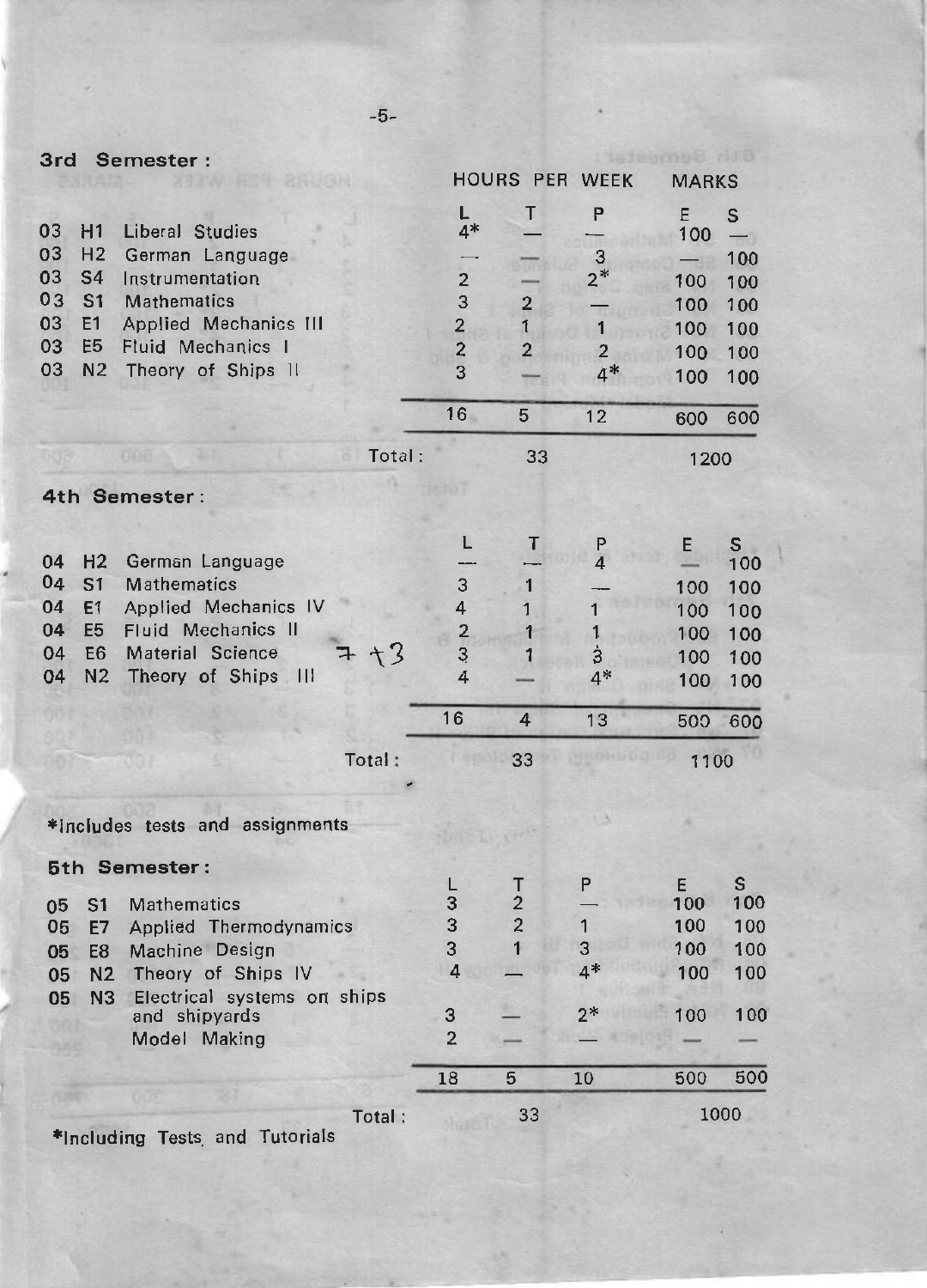### 6th Semester:

|                                                        |                         |                | HOURS PER WEEK          |     | <b>MARKS</b> |
|--------------------------------------------------------|-------------------------|----------------|-------------------------|-----|--------------|
|                                                        | L                       | Т              | P                       | E.  | S            |
| 06<br>S <sub>1</sub><br><b>Mathematics</b>             | 4                       |                | $2*$                    | 100 | 100          |
| 06<br>S <sub>5</sub><br><b>Computer Science</b>        | $\overline{2}$          | 1              | $\mathbf{1}$            |     | 100          |
| N <sub>4</sub><br>06<br>Ship Design                    | $\overline{2}$          |                | $2*$                    | 100 | 100          |
| 06<br><b>N5</b><br>Strength of Ships I                 | 3                       |                | $3*$                    | 100 | 100          |
| 06<br><b>N6</b><br><b>Structural Design of Ships I</b> | $\overline{2}$          |                | $4*$                    | 100 | 100          |
| 06<br><b>N7</b><br>Marine Engineering & Ship           |                         |                |                         |     |              |
| <b>Propulsion Plant</b>                                | $\overline{4}$          |                | $2*$                    | 100 | 100          |
| Model Making                                           | 1                       |                |                         |     |              |
|                                                        |                         |                |                         |     |              |
|                                                        | 18                      | $\overline{1}$ | 14                      | 500 | 600          |
| Total:                                                 |                         | 33             |                         |     | 1100         |
| *Includes tests & tutorials                            |                         |                |                         |     |              |
|                                                        |                         |                |                         |     |              |
| 7th Semester:                                          |                         |                | P                       |     |              |
| 07<br>E9<br>Production Management &                    | L                       | Τ              |                         | E   | S            |
| <b>Operation Research</b>                              | $\overline{\mathbf{z}}$ | $\overline{2}$ |                         | 100 | 100          |
| 07<br>N4<br>Ship Design II                             | 3                       |                | 8                       | 100 | 100          |
| 07<br>N5<br>Strength of Ships II                       | 3                       | $\overline{2}$ | $\overline{2}$          | 100 | 100          |
| 07<br>N <sub>6</sub><br>Structural Design of Ships II  | $\overline{2}$          | $\mathbf{1}$   | $\overline{\mathbf{2}}$ | 100 | 100          |
| 07<br><b>N8</b><br><b>Shipbuilding Technology I</b>    | 4                       |                | $\overline{2}$          | 100 | 100          |
|                                                        |                         |                |                         |     |              |
|                                                        | 14                      | 5              | 14                      | 500 | 500          |
| Total:                                                 |                         | 33             |                         |     | 1000         |
|                                                        |                         |                |                         |     |              |
| 8th Semester :                                         |                         |                |                         |     |              |
| 08<br>N4                                               | L                       | $\mathsf{T}$   | P                       | E   | S            |
| Ship Design III<br>08<br>N <sub>8</sub>                |                         | 5              | $12*$                   |     | 200          |
| Shipbuilding Technology II<br>08<br>NEA Elective 1     | $\overline{2}$          | $\overline{2}$ |                         | 100 | 100          |
| 80<br><b>NEA</b><br>Elective 2                         | $\overline{2}$          | $\mathbf{1}$   |                         | 100 | 100          |
|                                                        | $\overline{2}$          | 1              | 1/3                     | 100 | 100          |
| Project Work                                           |                         |                | $6\phantom{a}$          |     | 250          |
| ø                                                      | 6                       |                |                         |     | 200          |
|                                                        |                         | $\overline{9}$ | 18                      | 300 | 750          |
| Total:                                                 |                         | 33             |                         |     | 1050         |

 $1000$ 

 $-6-$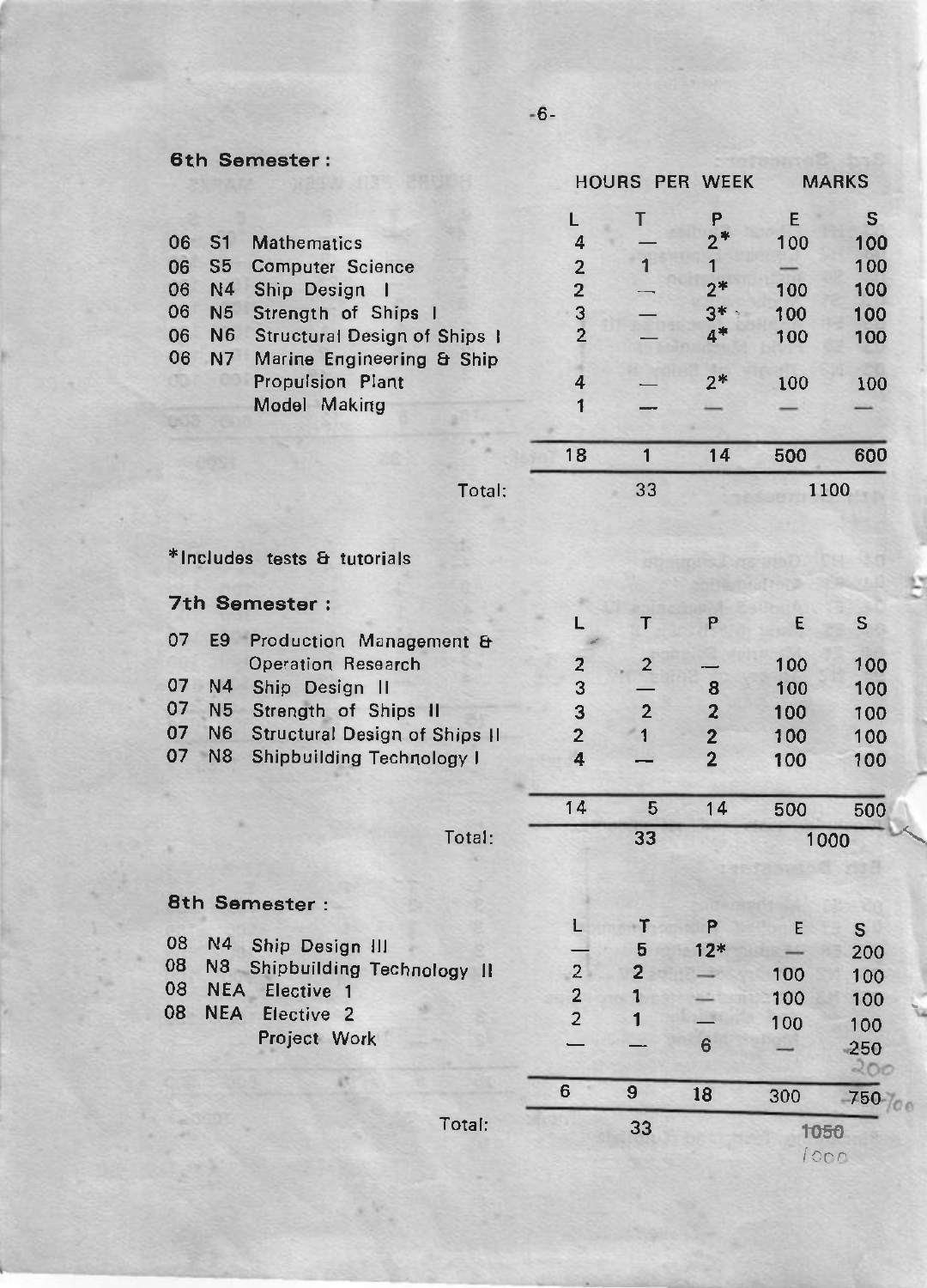#### 2. SYLLABI

2.1 FIRST SEMESTER

#### 01 51 MATHEMATICS:

#### 1. FUNCTIONS

- definitions
- . . ways of representing functions
- . . basic elementary functions and elementary tunctions
- algebraic functions

#### 2. SEQUENCES AND SERIES

- sequences
- series
- convergence tests

#### 3. VECTOR ALGEBHA

- scalars and vectors
- .. rectangular components
- sclar and vector products  $\cdot$ .
- triple products
- applications

#### 4. ANALYTIC GEOMETRY

- 4.1 . Plane co-ordinate geometry
- cartesian co-ordinate system and polar in. co-ordinate system
- angles between pairs of lines, triangles, polygons
- curves in a plane circle, parabola, ellipse, hyperbola etc and their general equations \_

9th Gemeeter:

Project Work:

iliterative street made all

advanced to the company A Lineary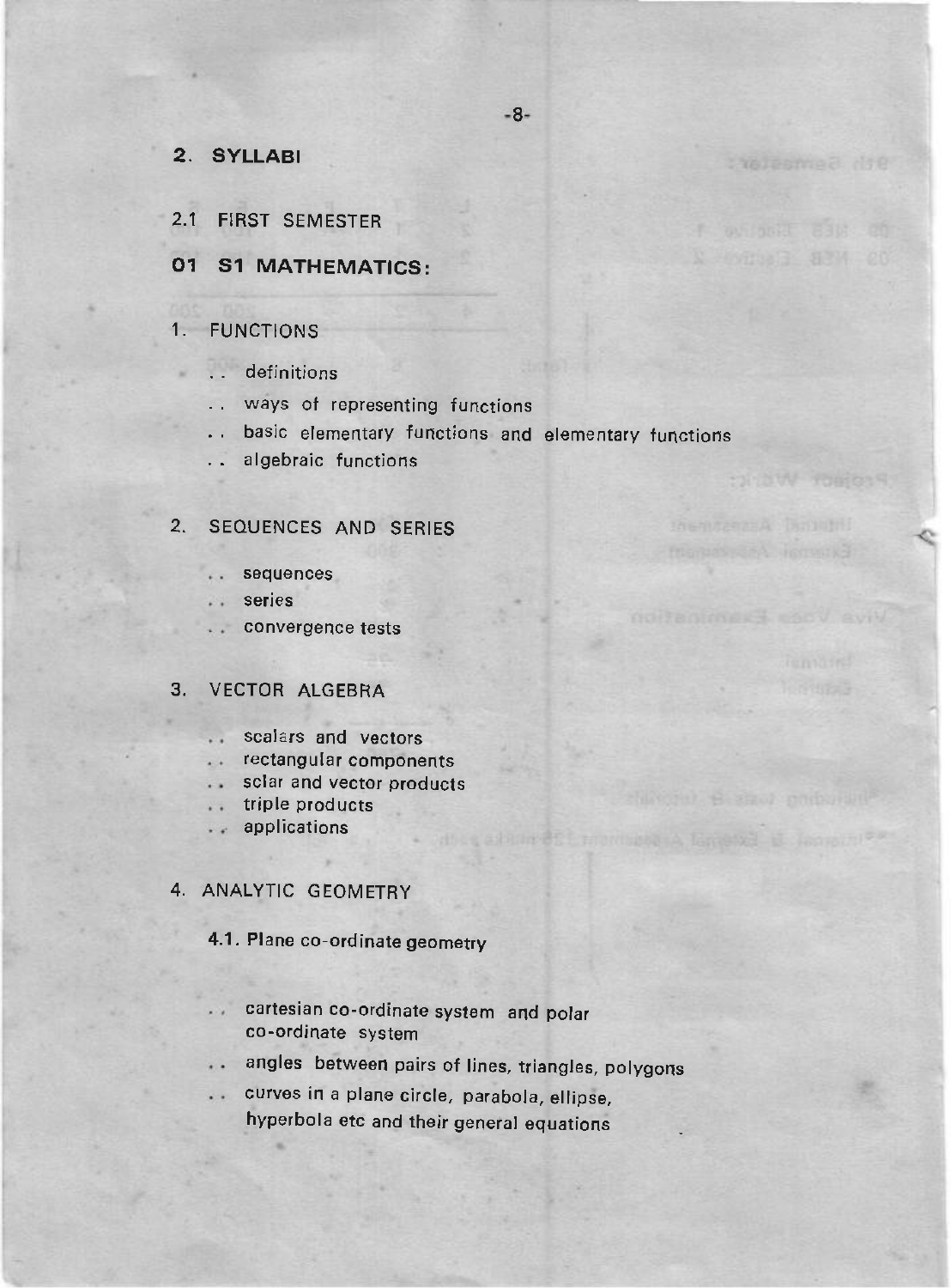| 9th Semester: |  |  |  |  |  |  |
|---------------|--|--|--|--|--|--|
|---------------|--|--|--|--|--|--|

|    |            |            | Total: |                | 6 |                                | 400 |     |
|----|------------|------------|--------|----------------|---|--------------------------------|-----|-----|
|    |            |            |        | Δ              | っ | <b><i><u><b>PR</b></u></i></b> | 200 | 200 |
| 09 | <b>NEB</b> | Elective 2 |        | $\overline{2}$ |   |                                | 100 | 100 |
| 09 | <b>NEB</b> | Elective 1 |        | $\mathfrak{p}$ |   | $+ -$                          | 100 | 100 |
|    |            |            |        |                |   | P                              | E   | S   |

environment on A largest strain short-mile and a

Solon New York has a trafficing

di otta antikke siona en destinana livense deri bos

mon-leit . It hall label to calle near

A change

#### Project Work:

| Internal Assessment                             |     | 300         |
|-------------------------------------------------|-----|-------------|
| <b>External Assessment</b>                      |     | 300         |
| <b>Viva Voce Examination</b>                    |     |             |
| Internal                                        |     | 75100       |
| <b>External</b>                                 |     | 75100       |
|                                                 |     | $750 - 800$ |
| *Including tests & tutorials                    |     |             |
| **Internal & External Assessment 125 marks each | CDD | 200         |

 $-7-$ 

**JEALIYS S**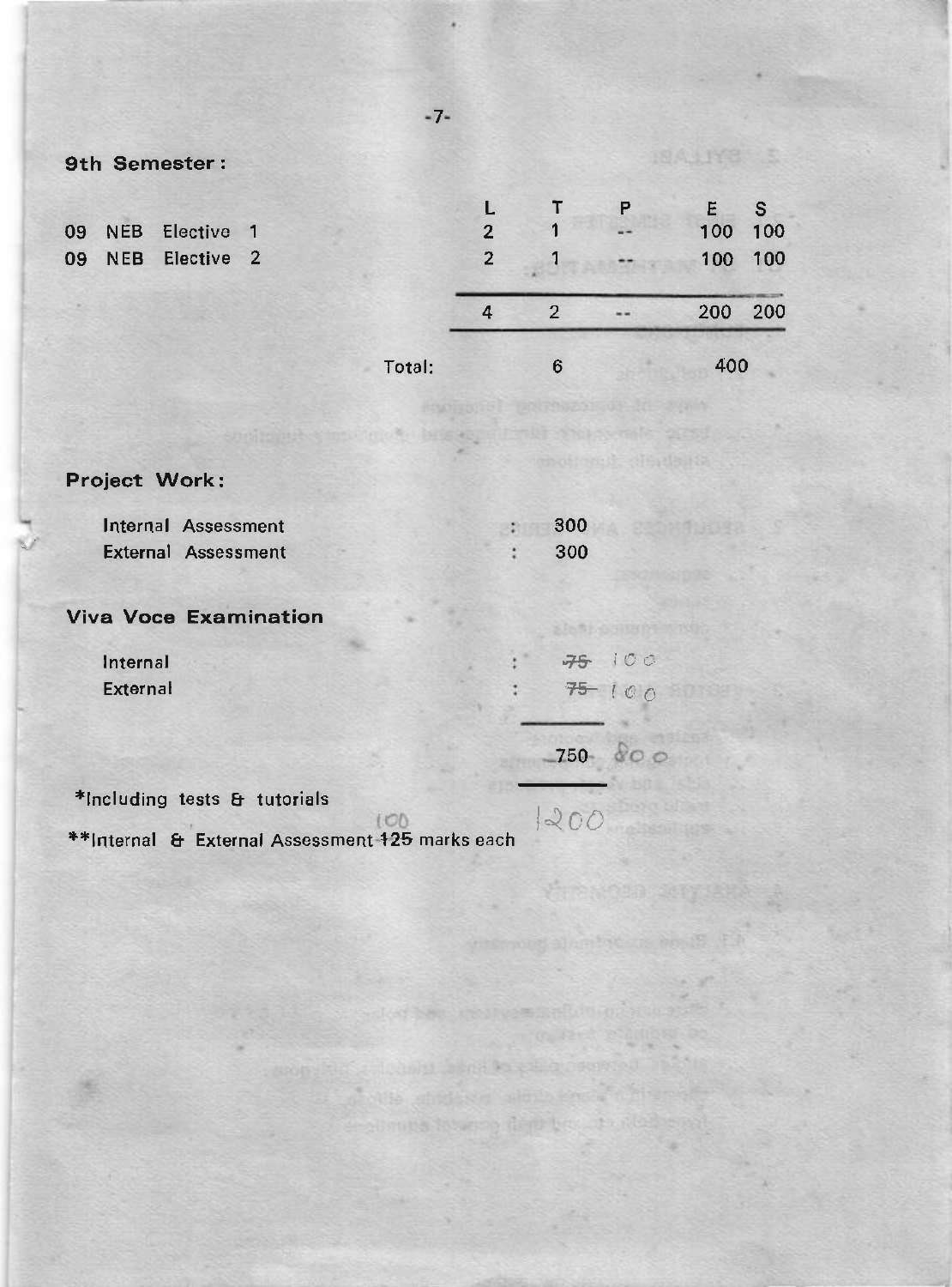#### 4.2. Geometry of space

- Cylindrical and spherical co-ordinate systems
- direction cosines, direction ratios, angle between W. lines, shortest distance between skew lines straight lines, plans
- surfaces of revolutions (ellipsoid, paraboloid etc)

#### O1 S2 Physics

#### 1. ELEMENTARY IDEAS

- units and dimensions, introduction to S. l. units
- .. mass, weight, force, work energy
- conservation of energy
- momentum, impulse

#### 2. WAVE MOTION

#### 2.1 lntroduction

.. wave thecry of light, Huygens' theory

#### 2.2 Interference

- .. coherent sources
- conditions for permanent interference

#### 2.3 Diffraction

- .. diffraction at a straight edge
- .. diffraction grating

#### 2.4 Simple hatmohic motion

- equation of progressive waves
- resonance beats
- Doppler effect

办 程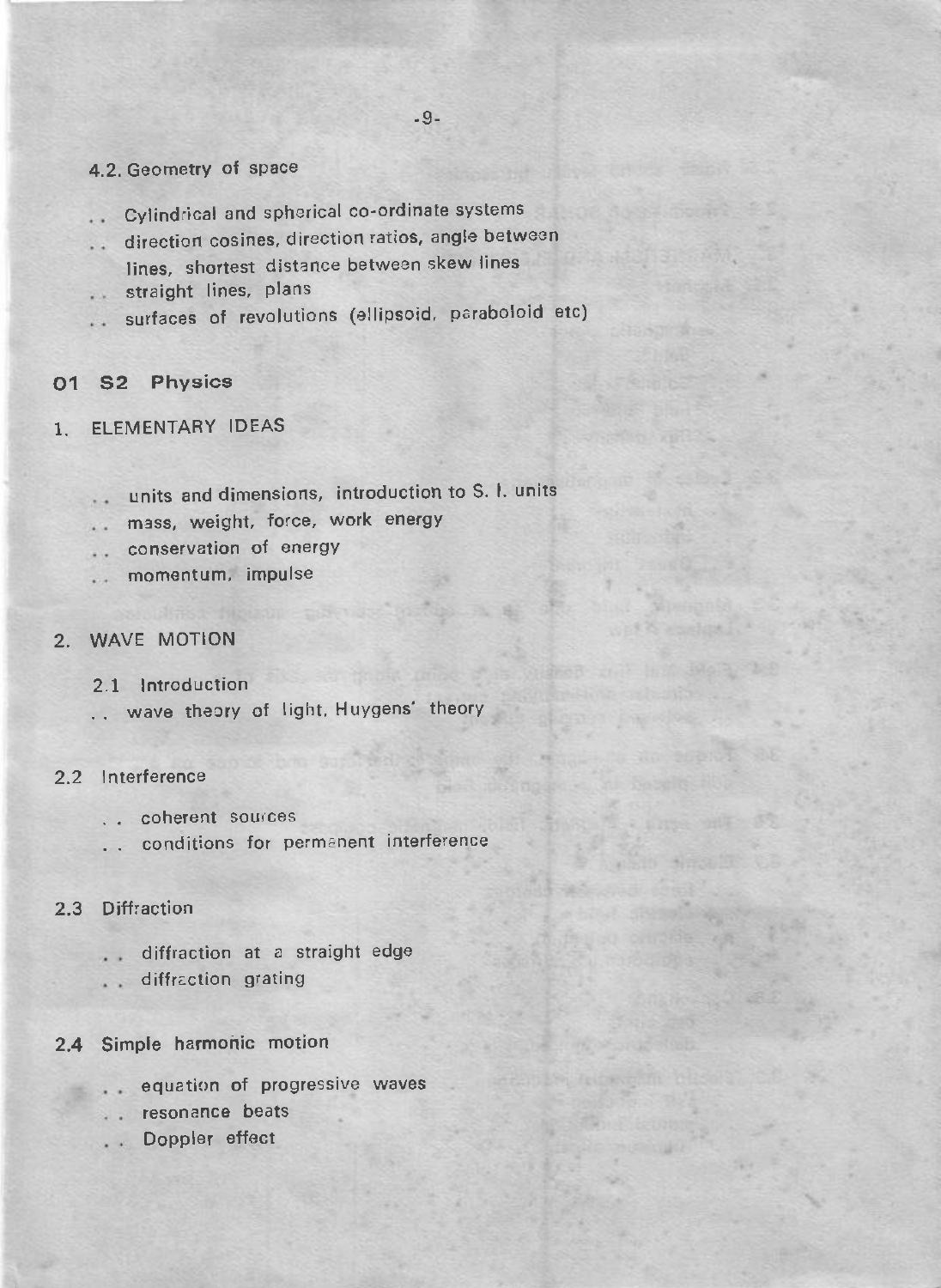- 2.5 Noise, sound levels, ultrasonics
- 2.6 Principles of SONAR
- MAGNETISM AND ELECTRICITY  $3.$
- 3.1 Magnets
	- magnetic poles
	- fields 22
	- .. Colomb's law
	- .. field intensity
	- .. flux density
- 3.2 Cycles of megnetisation
	- . hysteresis
	- . induction
	- . Gauss' theorem
- 3.3 Magnetic field due to a current carrying straight conductor Laplace's law

30

- 3.4 Field and flux density at a point along the axis of a
	- . circular coil carrying current
	- . solenoid carrying current
- $3.5$  Torque on a magnet; the ampere; the force and torque on a coil placed in a magnetic field
- 3.6 The earth's magnetic field, magnetic compass
- 3.7 Electric charge
	- . force between charges
	- .. electric field
	- .. electric potential
	- .. equipotential surfaces
- 3.8 Capacitance
	- . capacitors
	- . dielectric strength
- 3.9 Electro magnetic induction
	- . . self induction
		- mutual induction
	- . Thomson effect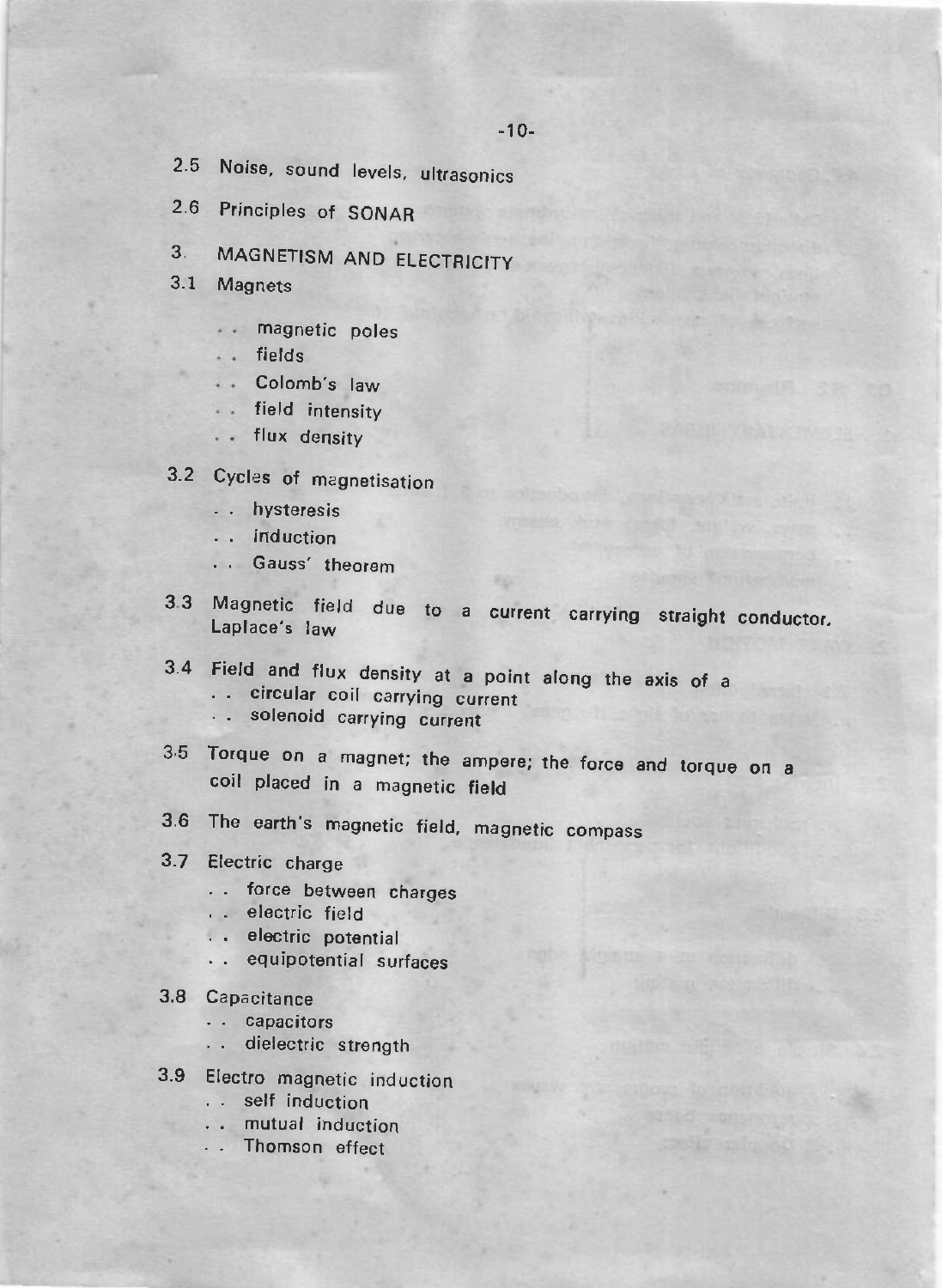- 3.10 Thermo-electricity
	- . . Seebeck effect
	- .. Peltier effect

4. Nuclear energy and its applications

- 4.1 Radio activity
- 4.2 Nuclear transformations
- 4.3 Nuclear fission and fusion
- 4.4 Energy released, chain reaction
- 4.5 Nuclear reactors
- 01 S3 CHEMISTRY
- 1. Production of engineering materials
- 1.1 Production of steel
	- Bessemer converter process  $\cdots$
	- open he6rth process A.
	- electric furnaces  $\dddot{\phantom{0}}$
	- oxygen process . . .
	- chemical additions to steels  $\mathbb{R}$
- 1.2 Production of non-ferrous alloys
- 1.2 1 Production of aluminium and its alloys
- <sup>1</sup>.2. 2 Production of other non-ferrous alloys
	- . . bronza
	- . . brass
	- .. special reference to the requirements of shipbuilding (ships ptopellers etc)
- 1.3 Plastics
	- .. formation of high polymers
	- thermoplastic and thermosetting resins  $\mathcal{L}^{\mathcal{L}}$
	- methods of fabrication of plastics
	- production of GRP materials

**Innance of** 

poisoned binayles The Tage value of The Same

saran wilder selvalent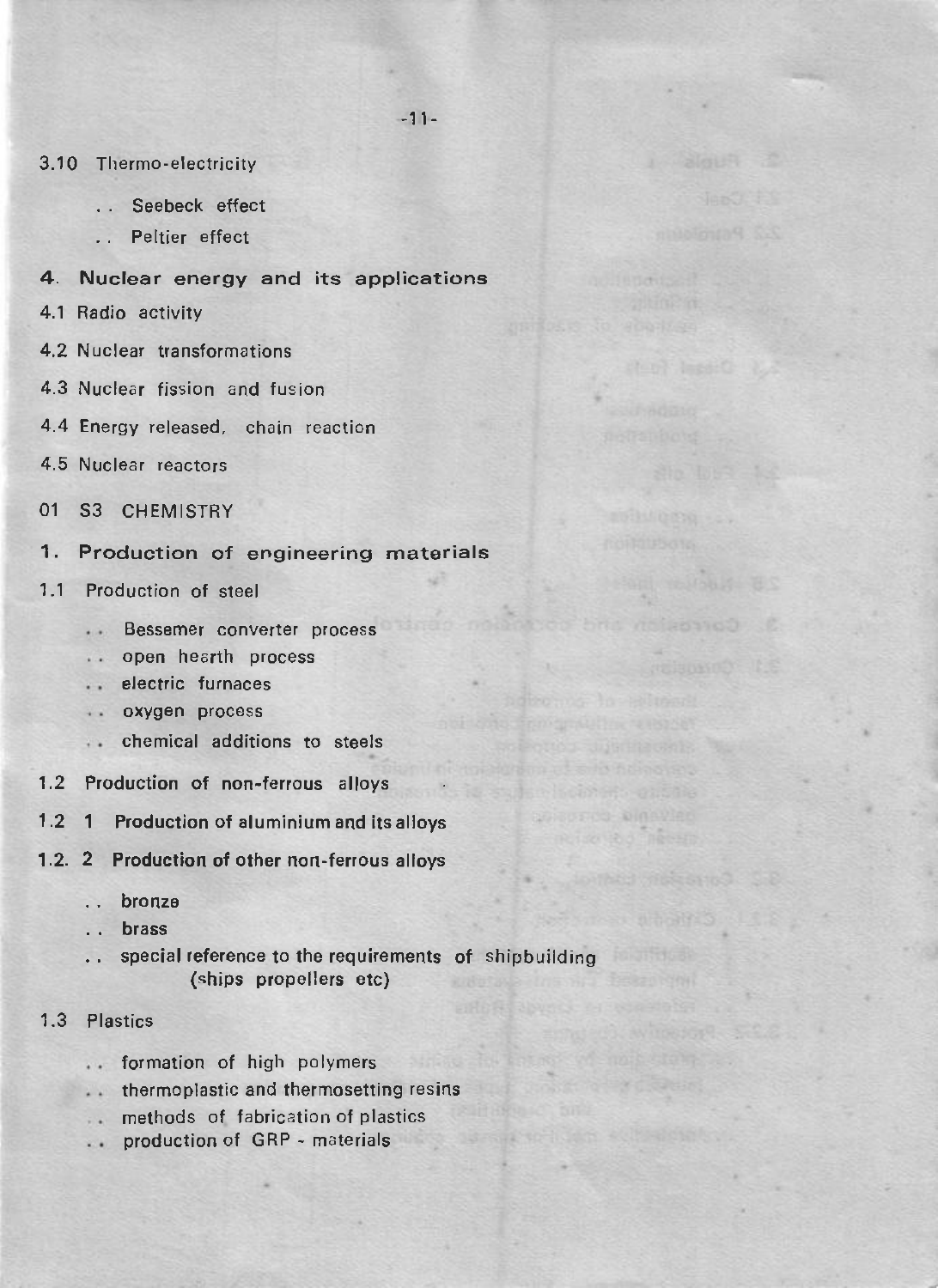- 2. Fuels
- 2.1 Coal
- 2.2 Petroleum
	- tractionation
	- refining **START** 
		- methods of cracking

#### 2.3 Diesel fuels

- . . properties
- . . production
- 2.4 Fuel oils
	- properties  $\ddotsc$
	- production  $\sim$
- 2.5 Nuclear fuels

## 3. Corrosion and corrosion control

#### 3.1 **Corrosion**

- theories of corrosion
- factors influencing corrosion
- atmospheric corrosion
- corrosion due to immersion in liquids
- electro-chemical nature of corrosion  $\sim$
- galvanic corrosion 22
- .. stress corrosion

#### 3.2 Corrosion control

#### 3.2.1 Cathodic protection

- . . sacrificial anode systems
- . . lmpressed current systems
- . . reference to Lloyds Rules

#### 3.2.2 Protective coatings

- . . piotection by means of paints
	- (surface preparation, types of paints, composition and properties) . . protective metal o. plastic coatings
- 

all sourced the config saided.